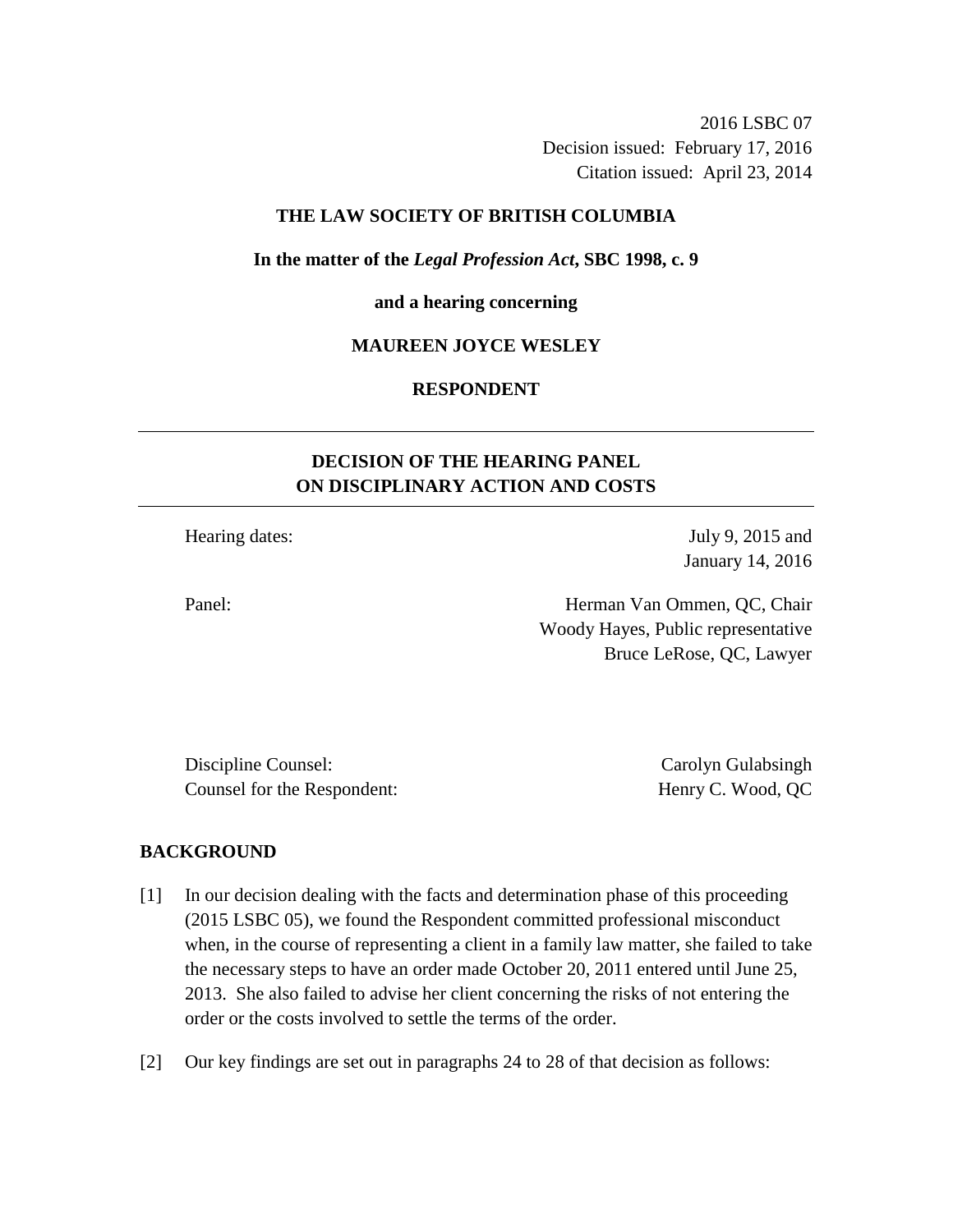- [24] Although the Respondent was aware in the fall of 2011, shortly after the JCC, that the other counsel did not agree with her form of order, she took no steps to resolve the issue at that time. She did not give her client any advice on the risks that she would face because the Order was not entered, nor did she give any advice concerning the costs and steps involved in having a Registrar settle the form of order.
- [25] In the fall of 2012, when she learned from new counsel that the husband was resiling from his agreement to pay child support, she also failed to take steps to have the form of order settled. Further, she failed again to advise her client of the risks she was facing and the alternatives that were available to her.
- [26] The prejudice her client suffered from the lack of an entered Order was twofold. Firstly, when the impasse developed, the husband was able to refuse to pay child support and demand her client's consent to a divorce in circumstances where there should have been an entered Order to compel his payment of child support. The impasse should never have occurred.
- [27] Secondly, in January when advised that FMEP required an entered Order before taking steps to enforce, the Respondent again failed to take appropriate and effective steps.
- [28] An appointment to settle the terms of the Order should have been obtained forthwith, and the Order could have been entered in short order. Instead the Respondent took months attempting to locate prior counsel and then further months debating over the form of order. The Respondent knew in January 2013 that her client was experiencing prejudice due to the fact the Order was not entered, and yet, because of the way the Respondent dealt with matters, the Order was not entered until June 25, 2013.

# **DISCIPLINARY ACTION**

- [3] The disciplinary action phase of this matter took place on two separate occasions. At the initial hearing on July 9, 2015 the Law Society sought a fine of \$3,000 and costs in the amount of \$6,456.25.
- [4] The Respondent, appearing on her own behalf, pointed to her difficult financial situation, particularly her cash flow, and suggested that the total financial penalty, including costs, should be \$5,000. She said she would need almost one year to pay.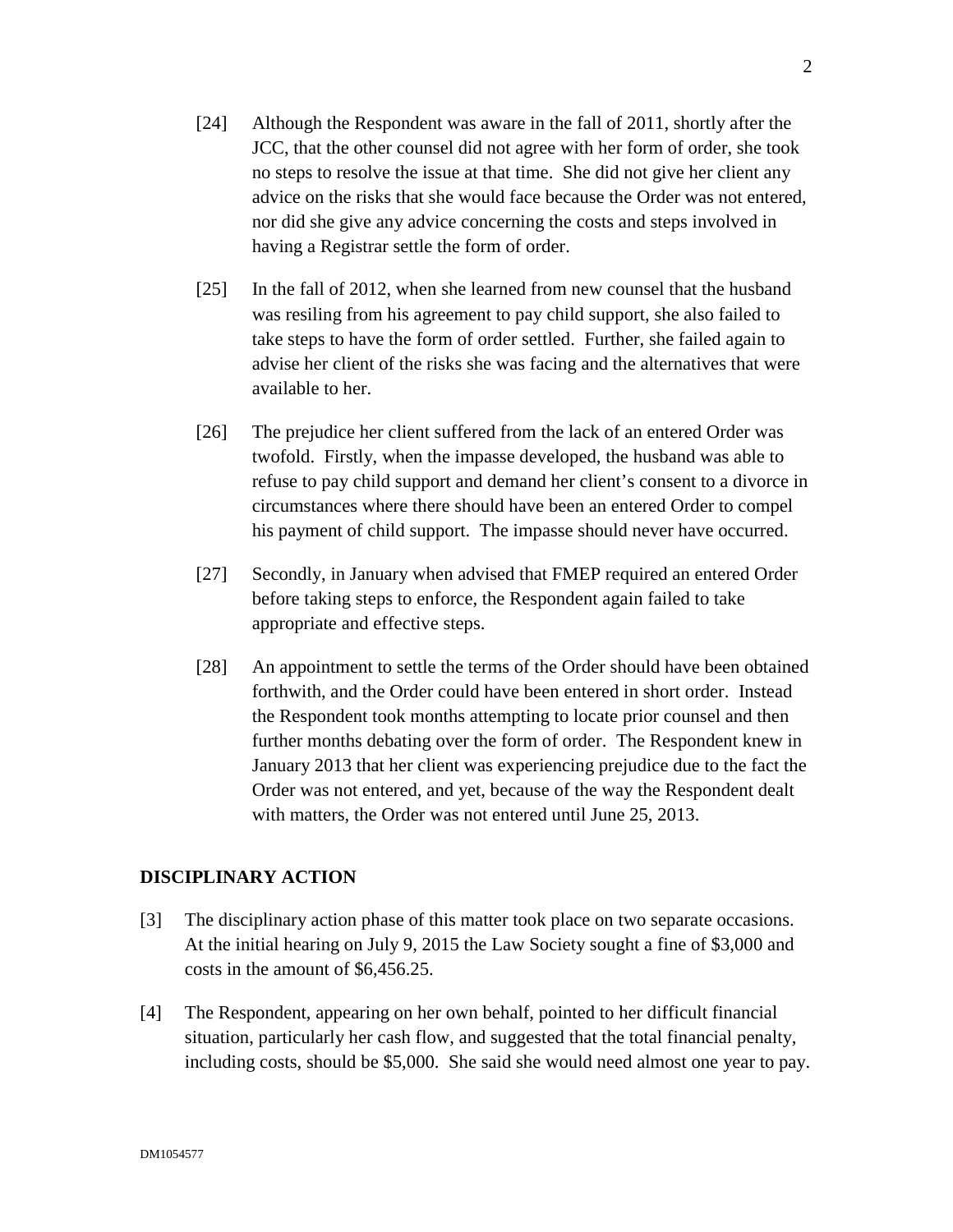[5] At the conclusion of the hearing on July 9, 2015, the Panel asked discipline counsel and the Respondent to make submissions regarding the applicability of s. 38(5)(f)(ii) and (iv) of the *Legal Profession Act*, which reads as follows:

# **Discipline hearings**

- **38**(5) If an adverse determination is made against a respondent other than an articled student, under subsection (4), the panel must do one or more of the following:
- ...
- (f) require the respondent to do one or more of the following:
	- (ii) appear before a board of examiners appointed by the panel or by the practice standards committee and satisfy the board that the respondent is competent to practise law or to practise in one or more fields of law;
- ...
- (iv) practise law only as a partner, employee or associate of one or more other lawyers;
- [6] The Law Society provided written submissions. The Respondent then retained Mr. Wood, who also provided written submissions. Oral submissions on these points were made at the January 14, 2016 hearing.
- [7] Section 38(5) of the *Legal Profession Act* provides a panel with a range of penalties and orders it may impose following an adverse determination being made against a respondent. It is of course fundamental that the imposition of any sanction and the choice of a specific sanction must be consistent with the Law Society's statutory mandate to uphold and protect the public interest in the administration of justice in accordance with s. 3 of the *Legal Profession Act*.
- [8] The Law Society noted in its submissions as follows:

There should be a rational connection between concerns raised by the conduct and the sanction imposed, as well as a rational connection between the objectives to be served by the sanction in the particular circumstances of the case and the sanction itself.

[9] The Law Society noted that the citation did not allege incompetence but alleged failure to serve the Respondent's client in a manner so as "to provide quality of service at least equal to that which would be expected of a competent lawyer in a similar situation." Consequently, this Panel did not make a finding of incompetence in its reasons on Facts and Determination.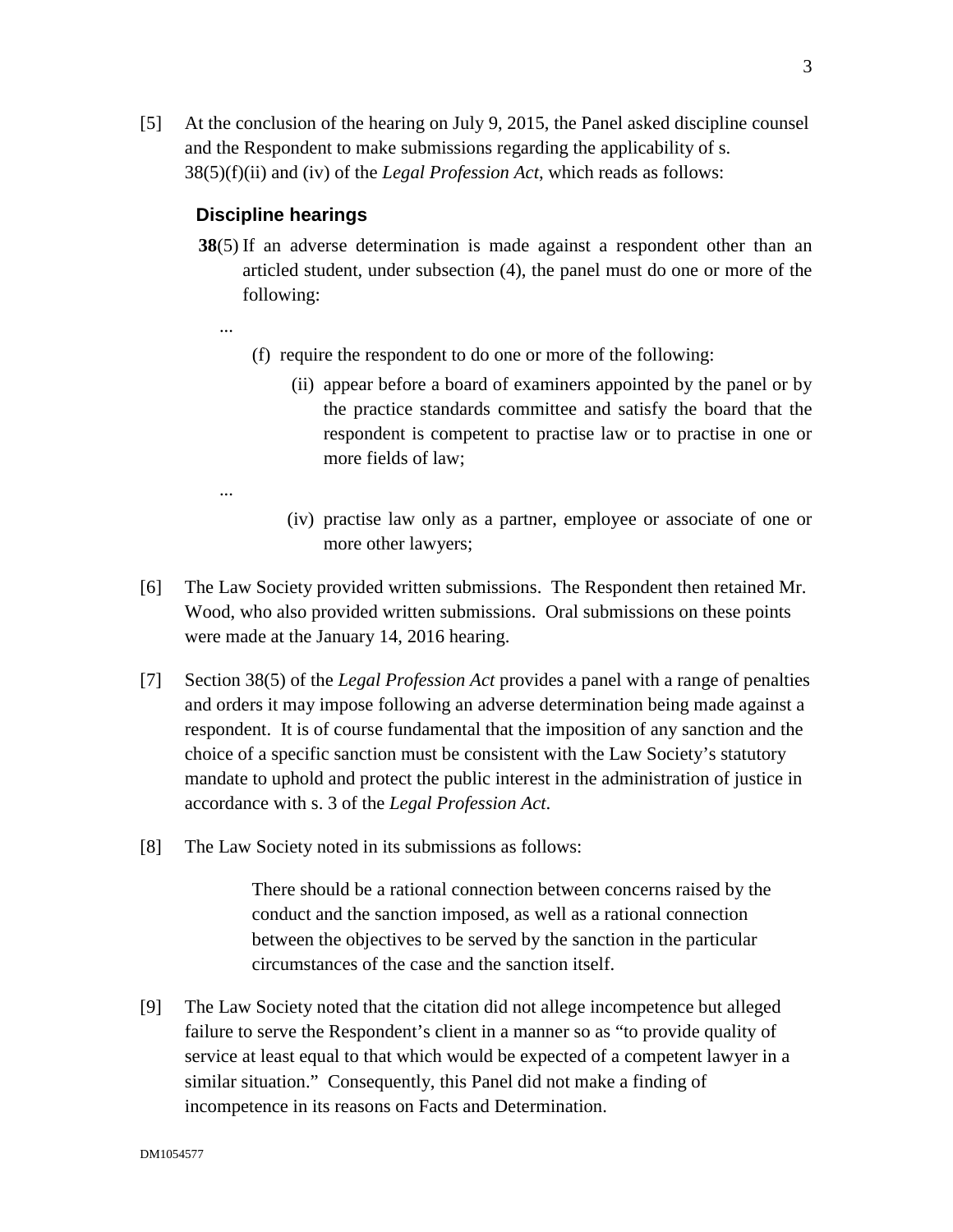- [10] The Law Society submitted that the misconduct alleged and proven included a competency component. The Law Society submitted therefore that an order requiring the Respondent to appear before a board of examiners to satisfy the board that she is competent to practise law had a rational connection to the proven misconduct. Such an order, it submitted, would aid in both rehabilitation of the Respondent and protection of the public.
- [11] Counsel for the Respondent asserted that orders under s.  $38(5)(f)(ii)$  or (iv) were inappropriate in light of the limited scope and nature of the misconduct in issue and the absence of any significant risk to other clients. He referred to the decision of the Law Society of Upper Canada in *MacLellan, Re,* 2003 CanLII 48925, in which the appeal panel stated at para. 43:

In other words, in determining an appropriate penalty, a hearing panel should focus on the nature of the acts of professional misconduct … and the extent to which the nature of the misconduct presents a continuing risk to the public.

- [12] Mr. Wood noted that the facts as found by this Panel relate to only one client and one order, although it occurred over a period of time. He also noted the Respondent has been practising for over 33 years in family practice without relevant discipline. He submitted that the facts as found do not properly raise a concern about her competence generally. He noted that Commentary 2 to Rule 3.2- 1 in the *BC Code* in relation to quality of service states:
	- [2] A lawyer has a duty to provide a quality of service at least equal to that which lawyers generally expect of a competent lawyer in a like situation. An ordinarily or otherwise competent lawyer may still occasionally fail to provide an adequate quality of service.
- [13] Although the Panel has found that the Respondent's failure in this instance was a marked departure from the norm, the findings relate only to one client and one order.
- [14] Mr. Wood asserted that an order under s.  $38(5)(f)(ii)$  was only appropriate where the panel had actually made a finding of incompetence. In *Law Society of BC v. Markovitz*, 2012 LSBC 25, the panel considered whether or not to make an order under s.  $38(5)(f)(iii)$  suspending a respondent from practice until he had satisfied a board of examiners appointed by the panel that his competence to practise was not adversely affected by a physical or mental disability, or dependence on alcohol or drugs.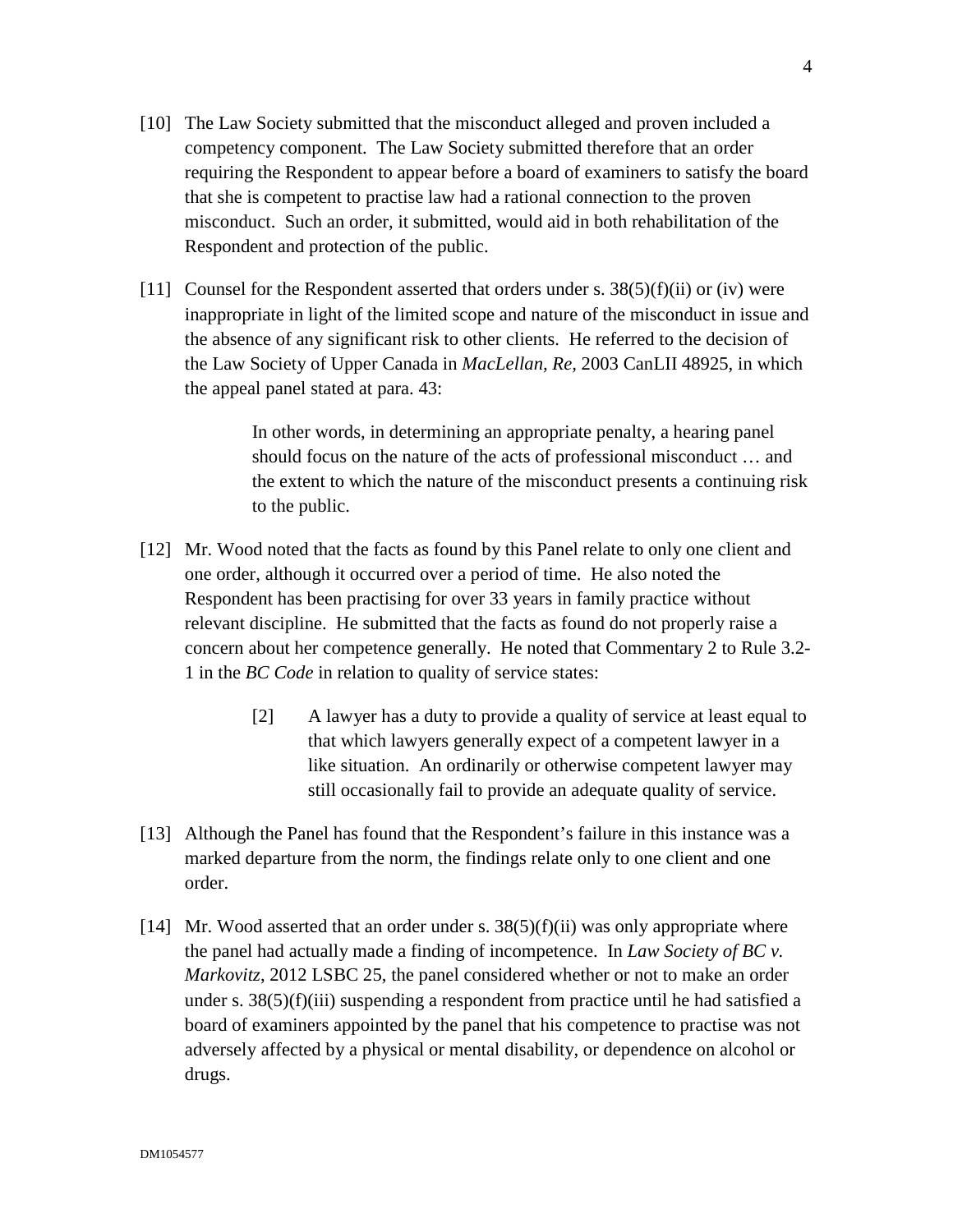- [15] The panel in that case wrote at para. 16:
	- [16] On its face, section  $38(5)(f)(iii)$  seems to require a finding (or an admission) that the lawyer's competence to practise law is adversely affected by dependency on alcohol or drugs. In this case the citation contains no allegation that the Respondent is not competent to practise law and that this is due to alcoholism; the Agreed Statement of Facts contains no admissions to this effect; we made no such findings when we accepted his admissions of professional misconduct (see generally, Decision on Facts); and there is little, if anything, in the evidence that we have to provide a foundation for such a finding.
- [16] We are unable to agree that a panel must find that a respondent is incompetent before utilizing the power in s.  $38(5)(f)(ii)$ . The purpose of s.  $38(5)(f)(ii)$  is to have a board of examiners, who presumably have expertise in the area, determine whether or not a respondent is competent. There would be no need to refer the matter to a board of examiners if the panel had already determined the Respondent was incompetent. The difficulty is determining when it might be appropriate to utilize this power.
- [17] Mr. Wood submitted in the alternative that, absent a finding of incompetence by the Panel, there ought to be evidence of incompetence, meaning a generalized pattern of conduct that fails to meet the appropriate standards, rather than a failure in one instance.
- [18] We find that we do not have sufficient evidence that the public interest is at risk or that the Respondent's standard of performance is less than that required of any other lawyer on other matters and therefore will not make an order under s.  $38(5)(f)(ii)$ . We do so without ruling on what the appropriate threshold ought to be.
- [19] The Panel also sought submissions on the appropriateness of making an order under s.  $38(5)(f)(iv)$ . We find that there is insufficient evidence to consider making an order under that provision.

# **Factors in determining sanction**

[20] The primary purpose of disciplinary proceedings is the fulfillment of the Law Society's mandate set out in s. 3 of the *Legal Profession Act* to uphold and protect the public interest in the administration of justice. This purpose is recognized in the following often-cited passage from MacKenzie, *Lawyers and Ethics: Professional Regulation and Discipline*, loose-leaf (Toronto: Carswell, 1993) at page 26-1: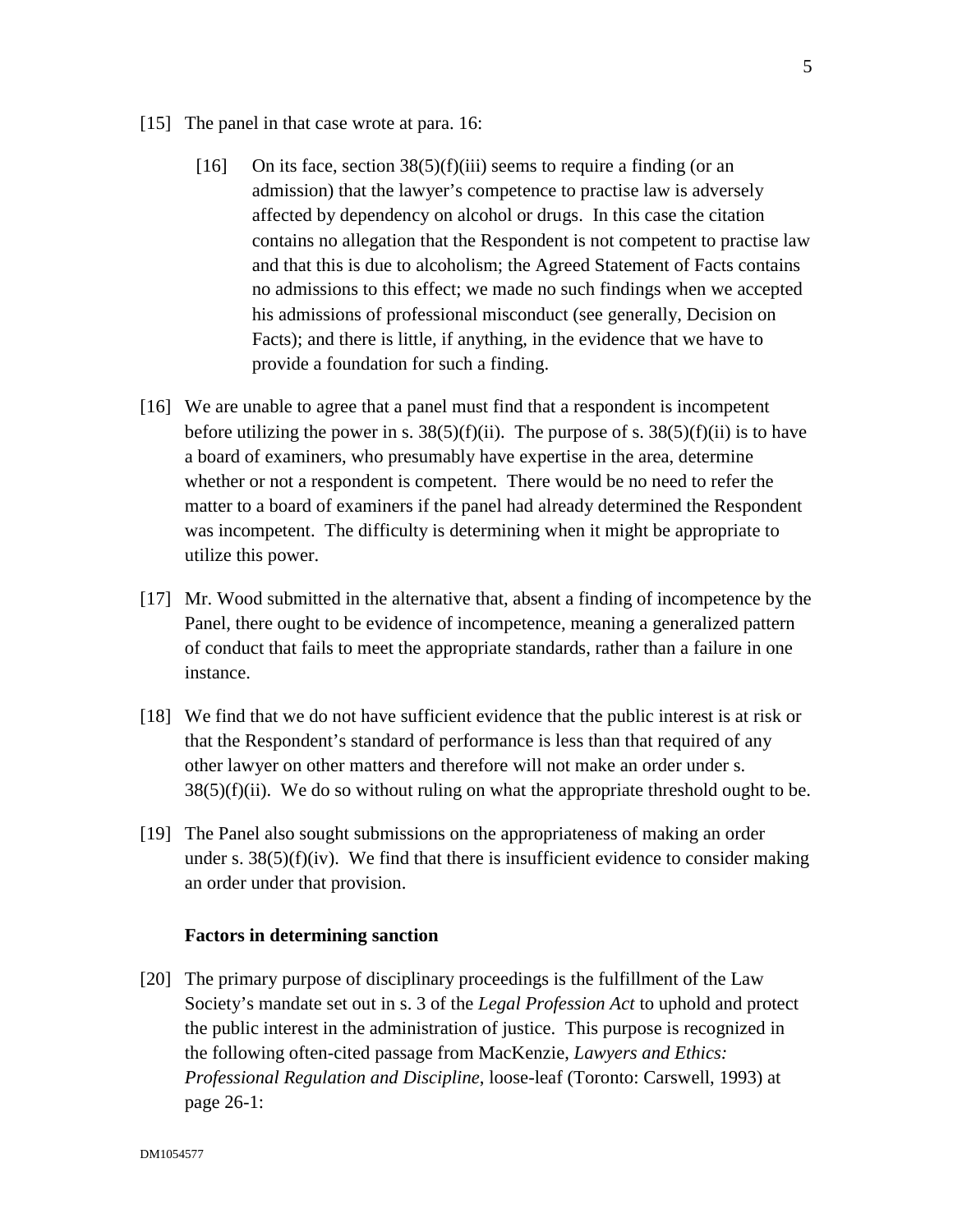The purposes of Law Society discipline proceedings are not to punish offenders and exact retribution, but rather to protect the public, maintain high professional standards, and preserve public confidence in the legal profession.

In cases in which professional misconduct is either admitted or proven, the penalty should be determined by reference to these purposes.

[21] In *Law Society of BC v. Hill*, 2011 LSBC 16, the hearing panel commented at paragraph 3 that:

> It is neither our function nor our purpose to punish anyone. The primary object of proceedings such as these is to discharge the Law Society's statutory obligation, set out in section 3 of the *Legal Profession Act*, to uphold and protect the public interest in the administration of justice. Our task is to decide upon a sanction or sanctions that, in our opinion, is best calculated to protect the public, maintain high professional standards and preserve public confidence in the legal profession.

- [22] A non-exhaustive list of factors to be considered in assessing sanction is set out in the 1999 decision in *Law Society of BC v. Ogilvie*, 1999 LSBC 17, as follows:
	- (a) the nature and gravity of the conduct proven;
	- (b) the age and experience of the respondent;
	- (c) the previous character of the respondent, including details of prior discipline;
	- (d) the impact upon the victim;
	- (e) the advantage gained, or to be gained, by the respondent;
	- (f) the number of times the offending conduct occurred;
	- (g) whether the respondent has acknowledged the misconduct and taken steps to disclose and redress the wrong and the presence or absence of other mitigating circumstances;
	- (h) the possibility of remediating or rehabilitating the respondent;
	- (i) the impact upon the respondent of criminal or other sanctions or penalties;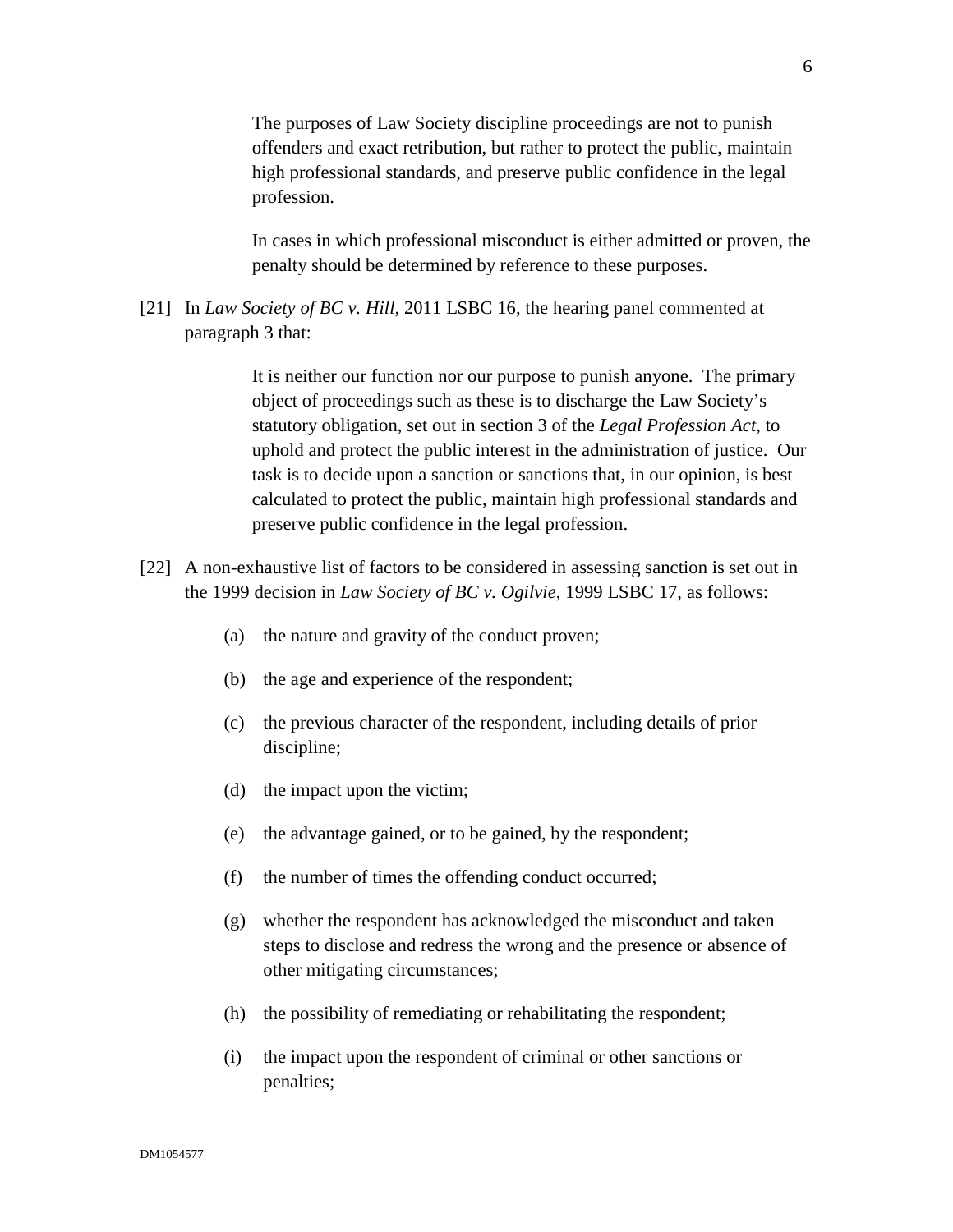- (j) the impact of the proposed penalty on the respondent;
- (k) the need for specific and general deterrence;
- (l) the need to ensure the public's confidence in the integrity of the profession; and
- (m) the range of penalties imposed in similar cases.
- [23] It should be recognized first that the list of factors is not exhaustive and not all are relevant to each case. Second, they are only a starting point in determining the appropriate sanction. After a review of all the applicable factors there will generally be a few that require close consideration to determine the appropriate sanction.
- [24] The nature and gravity of the conduct has been described. Although the Respondent's actions concerned only one order, there were different points in time at which she failed to advise her client adequately of the risks of the un-entered order.
- [25] The Respondent has practised for 33 years, primarily as a family law lawyer.
- [26] Her professional conduct record consists of one referral to the Practice Standards Committee in April 2010. The file was closed in May 2012. We do not find her professional conduct record of assistance in determining the appropriate sanction.
- [27] This is the Respondent's first citation and only finding of professional misconduct.
- [28] Her conduct did cause harm to her client as described in the reasons on Facts and Determination.
- [29] In the hearing, the Respondent asserted that, overall, she felt she had served her client well. Although she did not express remorse directly, it was apparent that the Respondent recognized she did not deal with the un-entered order appropriately.
- [30] Being the subject of a citation and a public finding of professional misconduct are in themselves noteworthy penalties that act as specific deterrence.
- [31] The need for general deterrence, that is, demonstrating to the profession and the public that professional misconduct is a serious matter, requires more than a citation and a public finding of professional misconduct.
- [32] In this case, we find that a fine is required.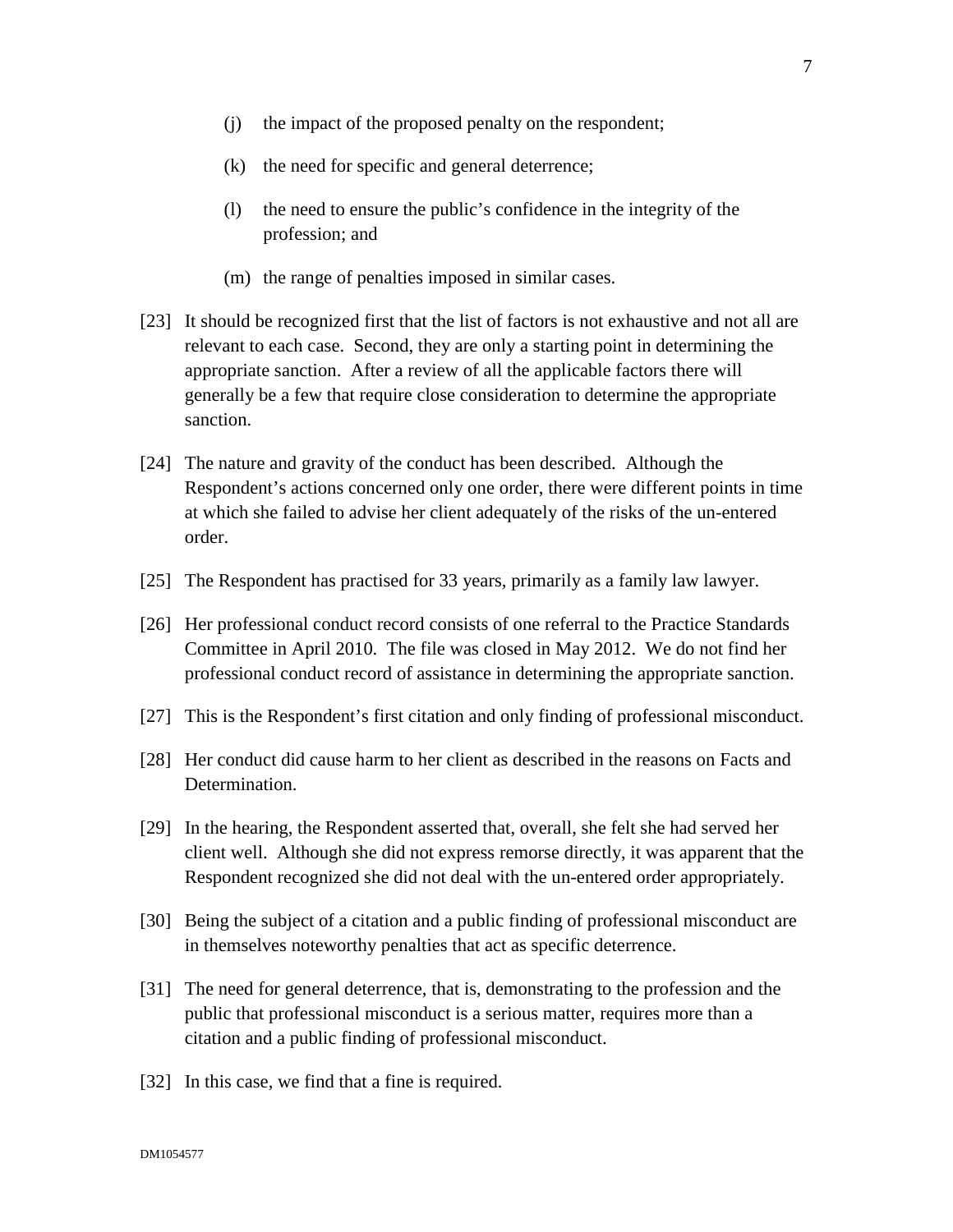- [33] With respect to the amount of the fine, the Law Society referred to other cases where the fines ranged from \$4,500 to \$7,500, but the respondents in those cases had more significant professional conduct histories.
- [34] The Respondent, in reference to both the amount of the fine and the quantum of costs, pointed to her low income. Although her income has been quite low for the last three or four years, she does have valuable but not liquid assets. She suggested she would need time to pay any significant amount.
- [35] We do not believe her low income is determinative of the appropriate amount of the fine when she has valuable assets. We find that a fine in the amount \$3,000 is appropriate in view of prior cases and gives adequate recognition to her limited income.
- [36] At the July 9, 2015 hearing, the Law Society sought costs in accordance with Schedule 4 in the amount of \$5,800 for the tariff items plus disbursements of \$656.25.
- [37] At the hearing on January 14, 2016, the Law Society increased the request for tariff items to \$8,800. The increase was attributable to the Panel's request for additional submissions as discussed above and the additional one-half day hearing on January 14, 2016.
- [38] As the request was made by the Panel and no order is being granted as a result of those additional submissions, we will not add those matters to the costs to be paid by the Respondent.
- [39] The Law Society increased the claim with respect to disbursements from \$656.25 to \$2,117.33. A portion of the increase was due to the fact that the court reporter costs for the July 9, 2015 hearing were estimated to be \$236.25 for a half day when a full day was in fact required for a cost of \$472.50 (an increase of \$236.25). In addition, the cost of a transcript of the Facts and Determination phase was not included initially but should have been. This increased the disbursements by an additional \$183.75.
- [40] The Respondent need not pay the additional disbursements relating to the Panel's request and the January 14, 2016 hearing. Disbursements are thus allowed in the amount of \$1,076.25.

# **ORDER**

[41] We order that the Respondent pay:

8